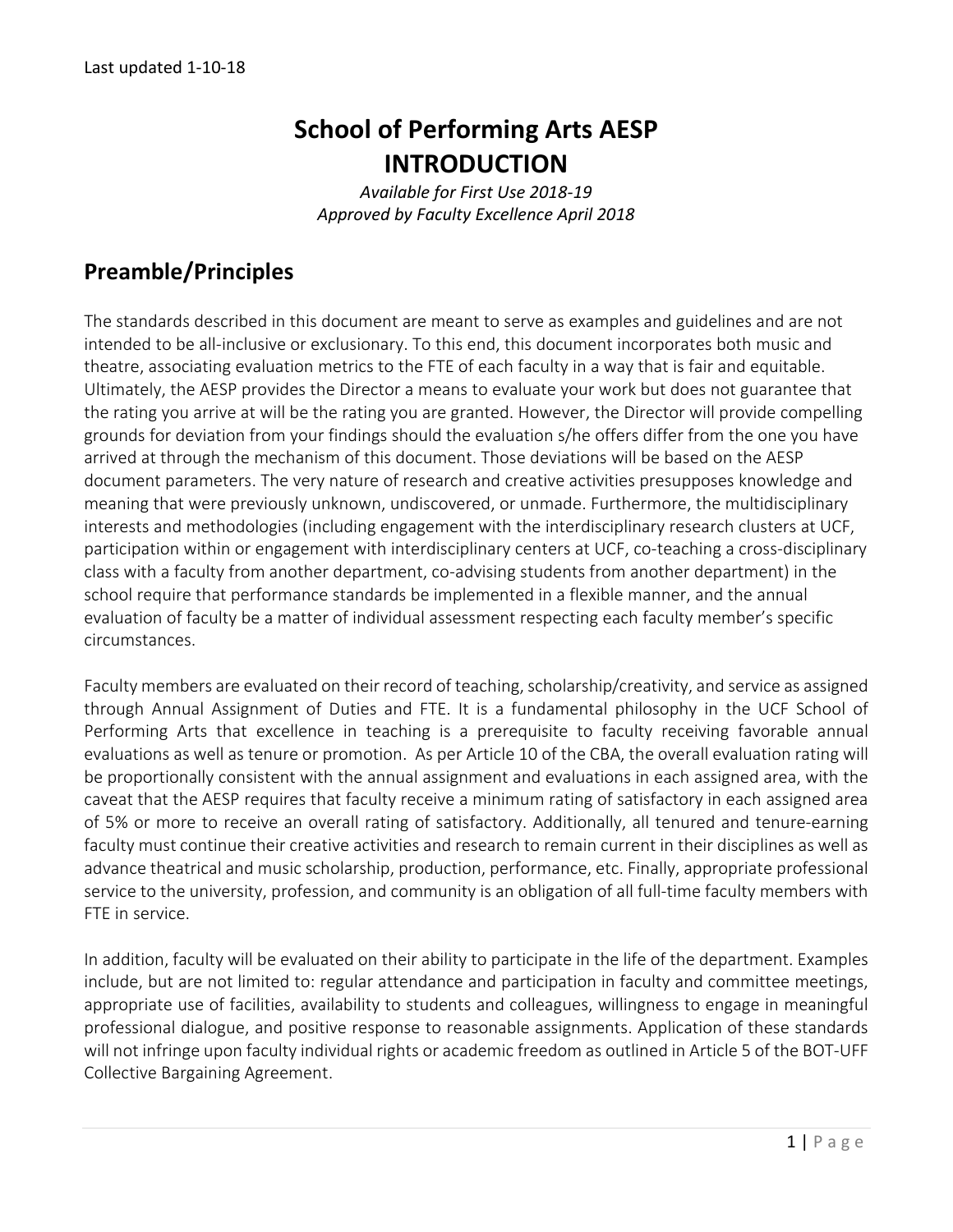Application of the standards should be complementary to departmental and university standards for promotion and tenure. However, because "Promotion decisions are not merely a totaling of an employee's annual performance evaluations" (UCF BOT/UFF Collective Bargaining Agreement, 14.1.a), faculty should not assume that positive ratings in the annual evaluations process will automatically lead to a positive recommendation for tenure or promotion. The cumulative evaluation toward tenure/promotion process for assistant and associate professors and the promotion process for instructors and lecturers is separate from the annual evaluation process and follows separate guidelines. Faculty members should reference Department, College, and University Promotion and Tenure Guidelines for further clarification.

Each faculty member's annual performance evaluation will be based upon his or her assignment using information obtained through the University Faculty Annual Report, student evaluation forms, annual assignment forms, additional data provided by the faculty member, and other data obtained by and provided to the school director, consistent with UCF CBA. It is each faculty member's responsibility to maintain accurate, complete records and provide clear, accurate information in this Annual Evaluation Form. After reviewing each faculty member's University Faculty Annual Report, this SPA Annual Evaluation Form and other relevant data, the director will evaluate each faculty member as honestly, objectively, and accurately as possible in the context of approved school standards.

Possible ratings are:

- **Unsatisfactory**—indicating substandard performance for a second year, or egregious unprofessional behavior in the professional performance of assigned duties or violation of policy.
- **Conditiona**l—indicating satisfactory expectation has not been reached; specific areas of work need improvement.
- **Satisfactory**—indicating performance that is at adequate or minimal expectation for the assignment.
- **Above Satisfactory**—indicating performance above expectation for the assignment.
- **Outstanding**—reserved for exceptional performance. It indicates excellence and adherence to the highest standards.

Special considerations, such as split appointments or other assignments, unusually heavy teaching loads, or severely limited resources might modify, but not eliminate, expectations in the research/creative activity area. The annual evaluation period shall be the academic year, and shall include the preceding summer as appropriate. The final evaluative metric will be directly correlated to FTE which is presented in the grid that is an attachment to this document. Keep in mind examples listed under each area are illustrative and should not be construed to be exclusionary or exhaustive. If accomplishments do not fall under listed categories, the faculty member can make a case (with evidence) for inclusion, and the director shall consider this .

In cases where a faculty member who has a research and/or creative activity assignment has voluntarily assumed a teaching assignment significantly above a full assignment as defined by the unit's assignment policies, the Director shall adjust FTE to reflect such change(s). Guidelines for this proportional reduction in research/creative activity expectations include: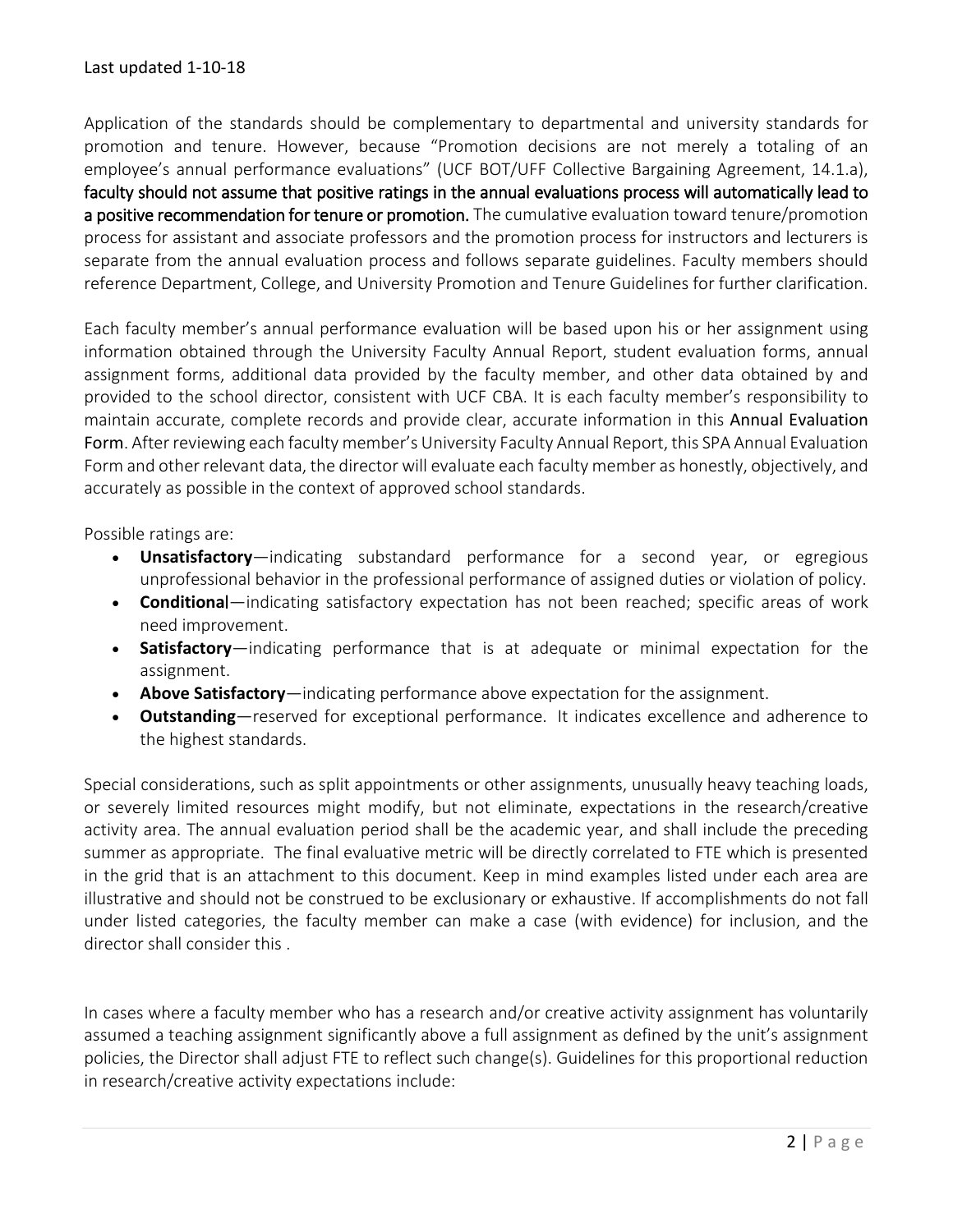- 1. The increased teaching load is agreed upon by both the Director and the faculty member.
- 2. The resulting teaching assignment and research/creative activity expectations are agreed upon and documented by the Director and the faculty member and in the best interests of the School.
- 3. Any reduction in research assignment or increase in teaching assignment, or the reverse, will be reflected in FTE.

#### How to use this form:

There will be an editable PDF form available on the department server that you fill out.

### **School of Performing Arts Annual Evaluation Form:**

Points are recorded on the assessment grid which will be used by the director to help determine the annual evaluation. See Addendum one for this grid and instructions.

## **TEACHING**

### **Unsatisfactory:**

A faculty member may be evaluated as "Unsatisfactory" in Teaching if she/he fails to meet any two or more of the standards for "Satisfactory." An "Unsatisfactory" rating in Teaching will result in an improvement plan developed by the director with a timeline for improvement and consequences for failing to meet the desired targets.

#### **Conditional:**

A faculty member may be evaluated as Conditional in Teaching if she/he fails to meet any one of the standards for Satisfactory below. A conditional rating would result in a teaching improvement plan.

#### Satisfactory:

You cannot receive a Satisfactory rating or higher if you do not meet all of the following minimum criteria. These minimum criteria do not count toward your overall point total. It is the faculty's responsibility to provide evidence that these criterion are met, so you are expected to keep records of meeting these minimum requirements in case you are asked to provide documentation. If you were not assigned these activities, you will not be evaluated on them.

1. Meet courses as scheduled and, unless prior arrangements are made with the Director, administer the final during the scheduled final exam period.

2. For each course taught, provide to the Director a syllabus that meets current UCF policy and SPA guidelines regarding syllabi and make it accessible it through one of the following methods: upload it to Mr. Manager, Email it to the Coordinator of Academic Services, or Webcourses by the first class period. Indicate where the Director can find copies of your syllabi to review (Mr. Manager, Coordinator of Academic Services, or attached PDFs to this document). The syllabus must also be provided to all students enrolled in the course.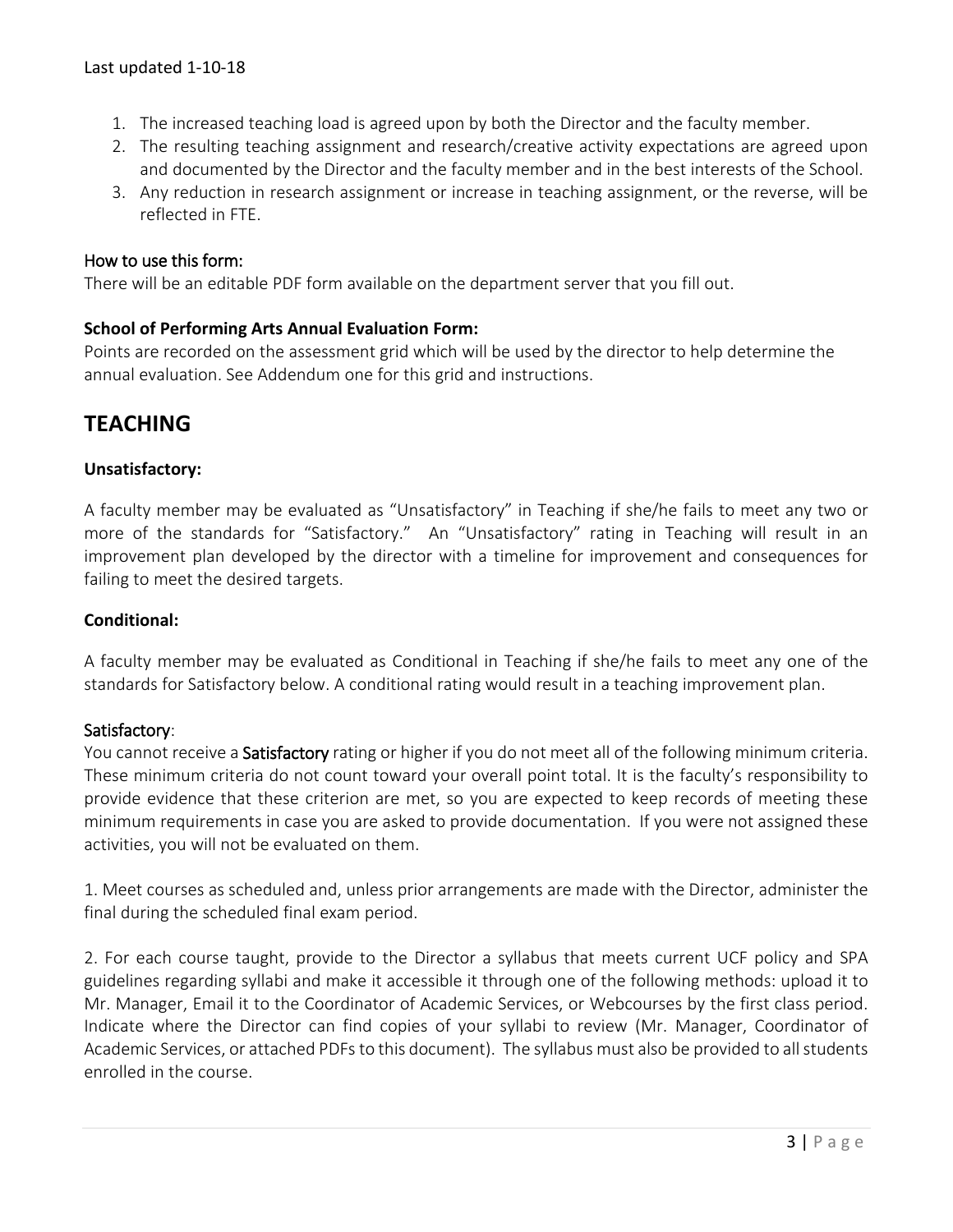3. Demonstrate a methodology and pedagogy that adequately and clearly convey course objectives and course requirements in the syllabus. NOTE: For applied music, demonstrated student progress shall be considered in evaluating achievement of objectives. Progress shall be demonstrated in Area Recital and Music Forum performances and jury examinations. In addition, demonstrated organizational skill is essential.

4. Create a fair and clearly stipulated evaluation system (detailed in your syllabi) capable of adequately measuring and demonstrating each student's achievement in the course.

5. Participate fully in program assessment in support of SPA and university program assessment goals (e.g.: assessment rubrics for juries, portfolio reviews, exit critiques, etc.). Provide or attach details and evidence.

6. Schedule, post, and hold office hours providing regular availability to students outside the classroom. Those assigned academic advisees must keep regular and special advisement appointment hours and handle paperwork associated with advisement in a timely and accurate manner. Submit with your annual report how you schedule and hold office hours including average number of hours per week and how students sign up for or find you during those times.

7. Demonstrate a current knowledge base for each course taught as evidenced by syllabus contents. This may require additional preparation on the part of the faculty member to achieve mastery and currency of content.

8. Actively participate in recruitment and retention as appropriate (e.g.: auditions/interviews, letters, emails, visits with prospective students; course retention; master classes & workshops, student reviews, etc.).

9. For those (whether in Music or Theatre) with production-related responsibilities, adhere to policies and procedures set forth in the Theatre Production Handbook.

## **Above Satisfactory:**

The faculty member will receive an "Above Satisfactory" rating in teaching if he/she:

1) Meets all of the standards for a Satisfactory rating,

## **AND**

2) Has evidence of success in teaching supporting an above-satisfactory rating. Evidence may include:

- student evaluations with an overall evaluation of instructor at least at 60% favorable across all classes taught during the academic year (ratings of good or above),
- Positive faculty peer and/or director observations,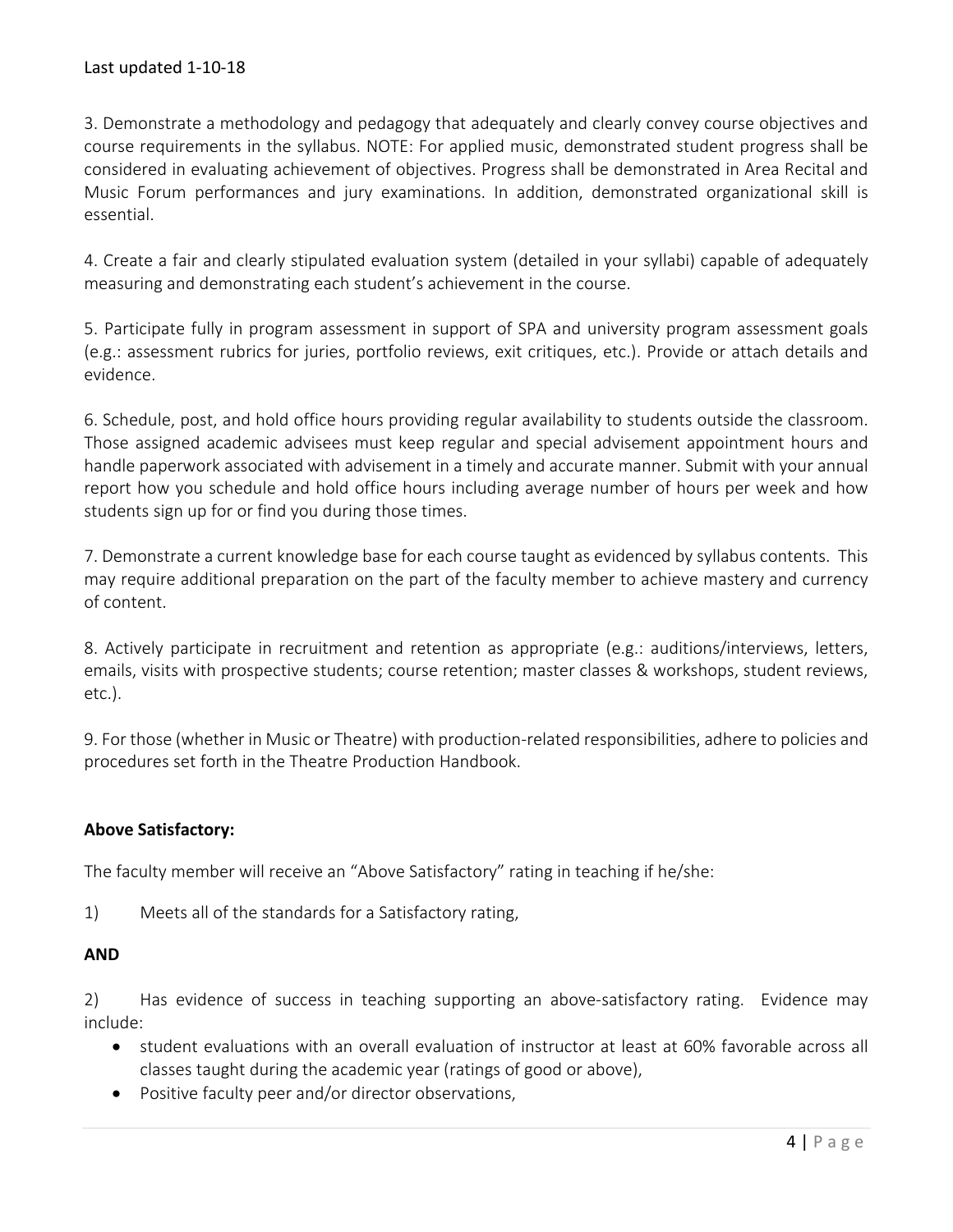• and other documentation (e.g., well-crafted syllabi, quality course materials, demonstrated student achievement other than course grades).

Note: When weighing student evaluations, factors such as large classes versus smaller classes, classes designed for SPA majors versus classes designed for non-SPA majors, and the instructor's grade distribution shall be considered to account for particular teaching challenges and circumstances.

## **AND**

3) Is able to demonstrate, in a quantity determined by individual FTE, quality achievement in the categories listed below. See FTE Grid for the minimum number of points required for Above Satisfactory based on your individual FTE. See grid for your individual circumstance.

### **One Point Teaching Activities:**

- Completion of a voluntary additional course assignment (beyond the typical load) or applied music students without substantially diminished effectiveness.
- Excellence with multiple different course preparations (i.e.: three or more during the academic year), ensembles, or an unusually high number of applied music students performing junior or senior recitals.
- Substantial revision/creation of course materials or development of new course offerings.
	- Examples include: Creating a Media-Enhanced component, self-publishing or custom publishing teaching materials/textbooks, changing all textbooks or substantially upgrading software or technology, substantially revising syllabus and methodology. (no point limit, and can only be taken once, in the academic year in which the new materials are created.)
- Teaching of a writing intensive course (e.g.: Gordon Rule, Graduate Research), officially designated Service-Learning course, a College of Undergrad Studies new "integrative learning" and "research intensive" course, or an Interdisciplinary course. (one point per course/section)
- Exceptional success in recruiting and/or retaining SPA majors or minors
- Evidence of an unusually high level of student achievement in scholarship or performance. Examples include student awards; publications; competitions won; undergraduate/graduate showcase; fellowships or assistantships awarded; professional positions won; significant invitations to perform at state, regional, and national conferences; etc.
- Based on official Student Perception of Instruction forms, faculty average rating of all courses taught during the academic year meets or exceeds the mean College or Department score on a 5 point scale.
- Service as a chairperson or member for a graduate thesis, terminal project or dissertation committee where the student is making demonstrated academic progress. In the year the student completes their thesis and successfully defends two points will be applied for the chairperson. (Can be used 3 times per year).
- Independent Study
	- Individual Independent Studies: one point per student (up to 2) for individual
	- Group Independent Studies: 2 or more students in the same independent study results in one point (up to 2).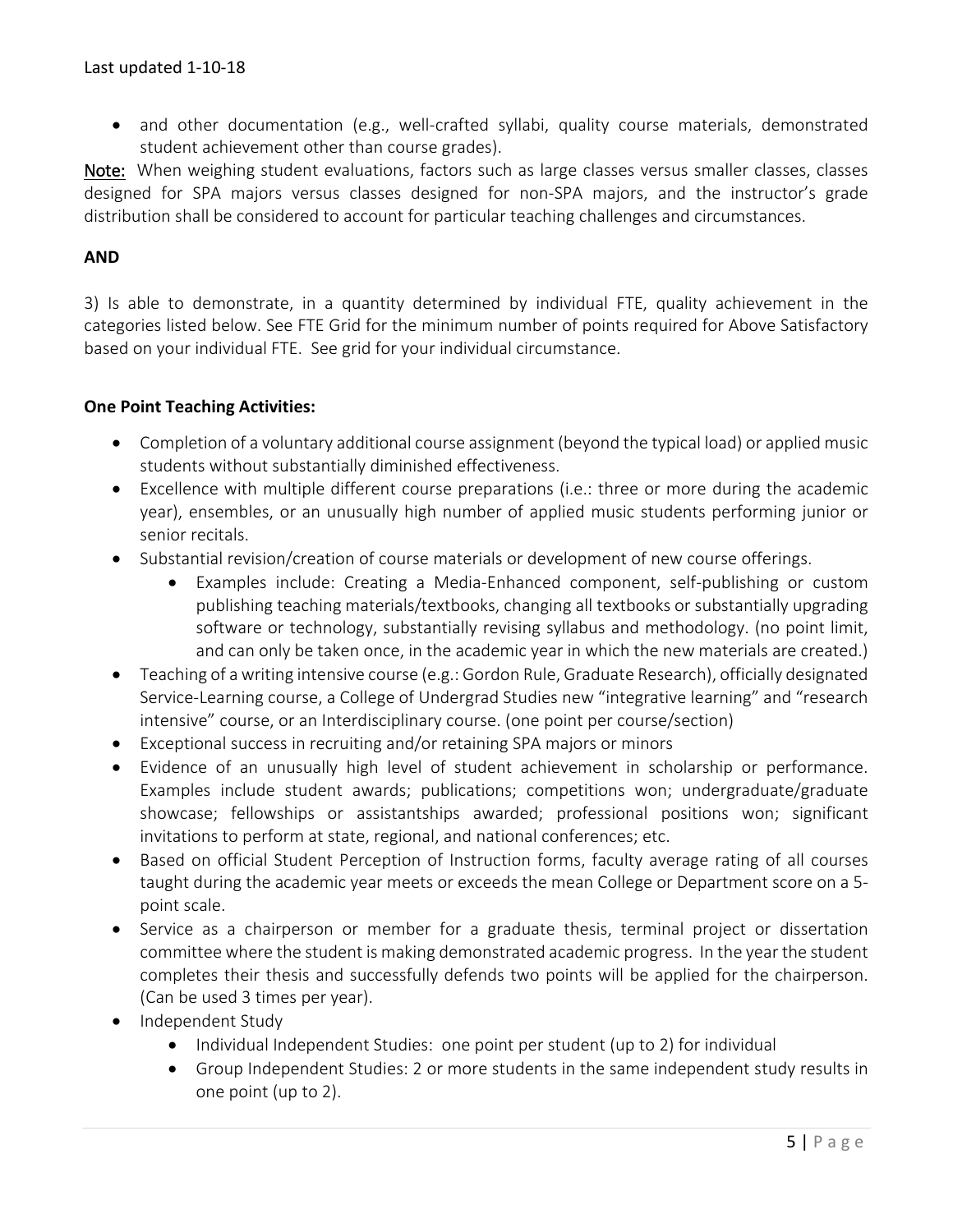- Mentorship of a student through any UCF recognized undergraduate research initiative or capstone project, e.g., RAMP, McNair, SMART, LEAD, HIM (research mentoring programs).
- Mentorship of students for participation in regional or national competitions outside of class time (KCACTF, SETC, FTC, NATS, MTNA, etc.). one point per 8 hours of mentorship/coaching with maximum of 3 points
- Evidence of efforts to improve teaching. Examples: External or Internal evaluations of teaching, FCTL or HR workshops, clinics, training, or conferences, etc. Limited to 3 points per year, points based on amount of time and effort devoted to the initiatives taken, at director's discretion.
- Service as Assessment or Area Coordinator if not taken in Service (This may be counted once for program/internship/assessment coordinators unless you are the Grad or Undergrad Coordinator in which case you can take a point in both teaching and service).
- Beyond the teaching load, supervision of student direction, stage management, or design (can be taken by directors, designers, or managers) (no more than 2 points per production)
- Covering a significant number of classes for another professor (e.g., covering a leave of absence)
- For large classes, one point will be given for individual classes 100-199, and two points will be given for individual classes 200-299, and three points will be awarded to classes in excess of 300 students.
- Applied faculty teaching 18 or more students weekly
- Creating an unusual number of student performance opportunities or unusually complex student performance opportunities
- Demonstrated extra effort in mentoring student recital preparation
- Creating professional experiences or opportunities for students
- External guest teaching at a college or university as approved by the director and cleared through conflict of interest process as necessary
- Other teaching-related activities. Substantiating narrative and additional documentation of success and/or quality must be included. This standard may count for multiple points as appropriate

## **Outstanding:**

A faculty member will be rated as "Outstanding" when she/he:

• Receives a teaching award from the college or university (e.g., a TIP, Undergraduate Teaching Excellence Award, Outstanding Advising Award, etc.) (Advising Award can be taken in teaching or service)

## **OR**

A) Meets all standards for a "Satisfactory" rating;

**AND**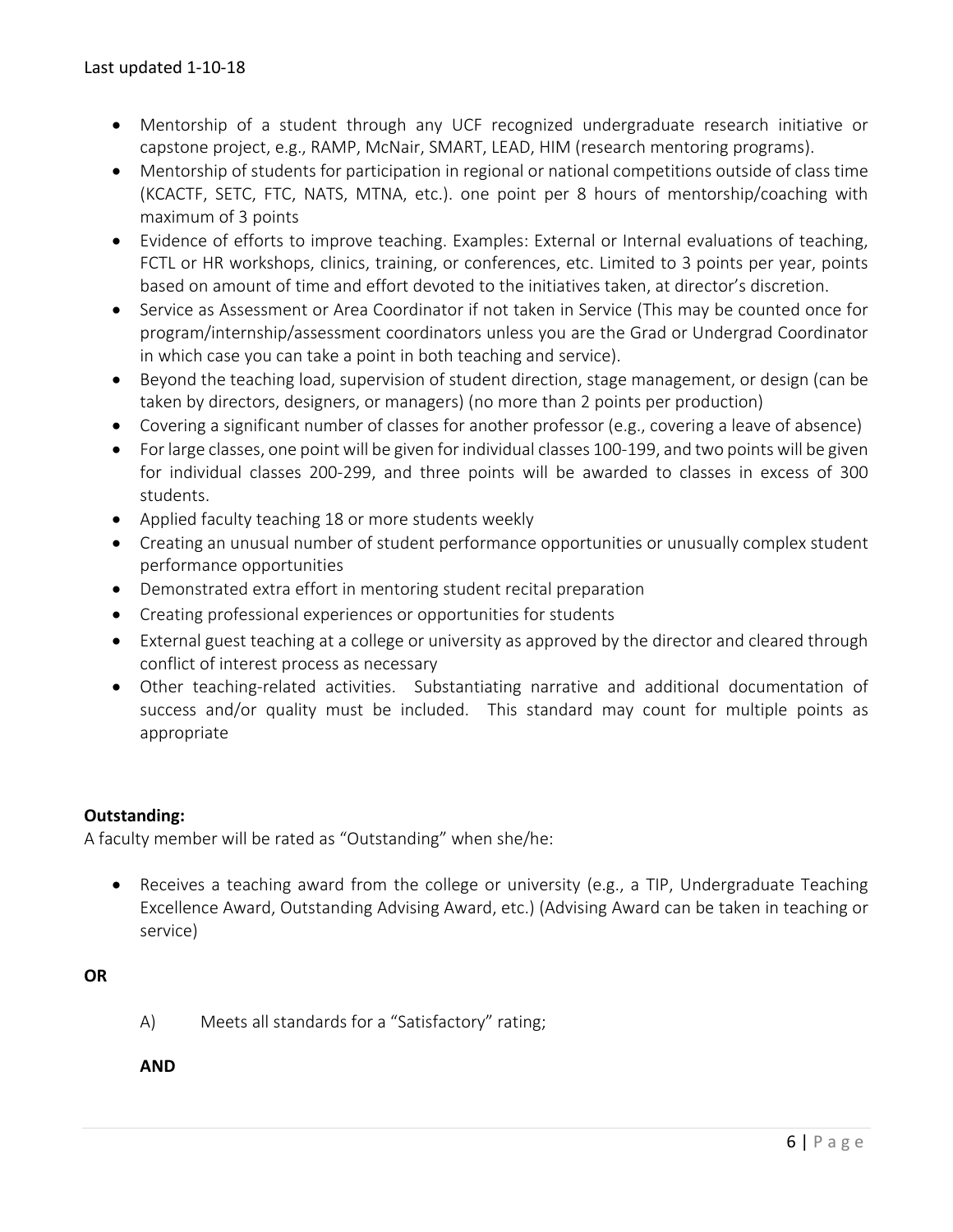B) Evidence of success in teaching, such as student evaluations, faculty peer observations, chair observation, and other documentation (e.g.; syllabi, course materials, student achievement, etc.)

#### **AND**

C) Is able to demonstrate, in a number of points as determined by individual FTE, quality achievement in categories listed above. See Assessment Grid in Addendum One for the minimum number of points required for Outstanding based on your individual FTE.

## **Research and Creative**

#### **Standards for Research and Creative Activities**

The expectation of research and creative activities is that such efforts should lead to some visible manifestation either as a performance, written work or some other form of formal presentation/performance related to one's professional activities. A high priority is given to research/creative activities. Creative and professional activity may include any of a wide variety of activities, depending upon the field of specialization and interests of the faculty member. Each faculty member is expected to pursue professional activities appropriate to his/her discipline. Faculty members often participate in diverse activities; they perform, direct, choreograph, stage manage, design, write, edit, compose, publish, consult, and record. Such breadth of activity is encouraged. Each faculty member's primary efforts are usually directed toward those activities expected in the area of his/her appointment. However, the chair's annual assignment shall give the faculty member specific direction with regard to their activities. If the faculty member's annual assignment for research/creative activity is significantly different from that in his/her original appointment, then the standards for this area should be adjusted to the new assignment

Artistic performances or other creative activities should be judged on the basis of quality without reference to compensation. It is the position of the School of Performing Arts that activities may be considered for which payment is received. Performance quality, scope of influence, and preparation will be assessed in regard to creative growth. Consideration will be given a faculty member who has achieved a positive national or international recognition in a specific area. Quality is often difficult to evaluate objectively. Factors to evaluate quality include level of impact, reviews, peer evaluations and other methodologies. Below are ranked examples of common research / creative activities. It is the responsibility of the faculty member to provide documentation to support their classification of activities. (e.g., invitation letters, certificates, editorial review procedures, etc.)

#### NOTES:

• A faculty member's Research and Creative rating will be determined by demonstrating, in a quantity determined by individual FTE, quality achievement in categories listed below. See FTE Grid for the minimum number of points required for each rating based on your individual FTE.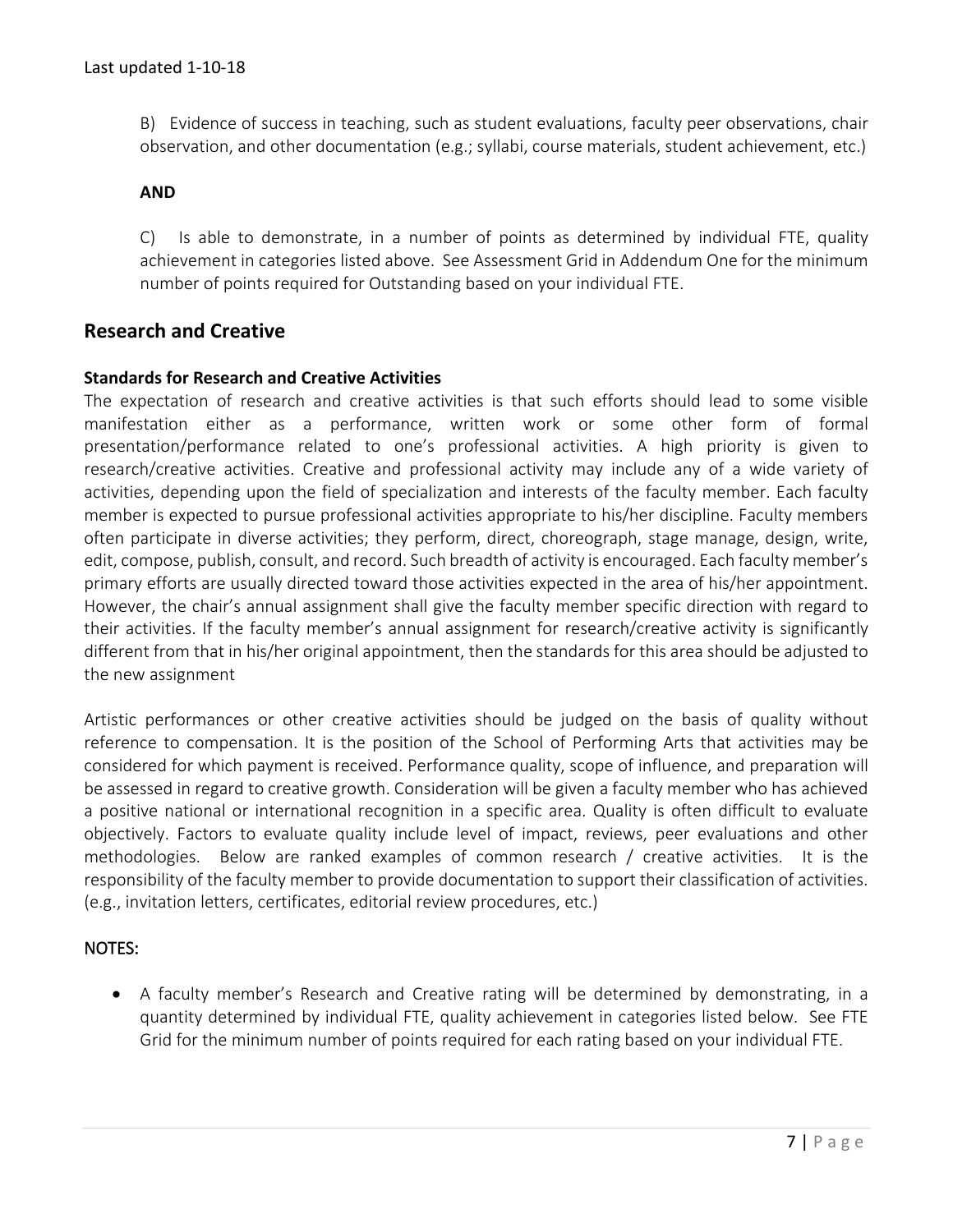- Multiple points may be counted for each criterion, but must be for performing separate activities unless otherwise noted
- Activities or publications will be counted when completed or accepted, respectively, (but not both), books and book chapters when in press or when published (but not both). Grants will be counted after receipt of a letter of award, or when funding is received (but not both). Productions will be counted on or after first performance.

General note: You can't take credit for the same project twice unless noted. Take credit in the highest category possible for each project.

Please note: "local" refers to an organization or entity that has no significance beyond its local area. "State" or "regional" refers to an organization or entity with a state-wide or multi-state significance, in other words, a conference could occur in Orlando and still have state, regional, national or international significance. "National" refers to an organization or entity with a national significance, and "international" refers to an organization or entity with an international significance. Not all international activities will have international significance; some national activities will have international significance. *Each faculty member must provide documentation and make a case of significance.*

### **One-point Research and Creative activities**

- Demonstrated progress on a book, article for a journal, script, paper or composition
- Submitting a book proposal to a publisher
- One solo or chamber ensemble music performance of local or state significance
- Publish a review of a book or performance in a peer reviewed journal
- Submission of an external grant or contract for creative activities
- Creating or participating in an interdisciplinary project at the college/university level
- One presentation or adjudication at local conference
- Working on UCF Theatre, opera or dance production as a director, actor, choreographer, providing technological services, designer, performer, Technical Director, Stage Manager, Production Manager, Dramaturg, vocal coach or director, fight director, musical director. (If you serve in multiple roles, i.e., Technical Director and lighting designer, value increases to two points) *can be used up to five productions*)
- Successful grant or award of state significance
- One completed composition commission or publication of local significance
- Presenting a paper for a moderated session at a conference of local or state significance

#### **Two-point Research and Creative activities**

- One completed composition commission or publication of state or regional significance
- One presentation, workshop or clinic at state or regional conferences
- One grant or award of state or regional significance
- Presenting a paper or invited panelist at state or regional conference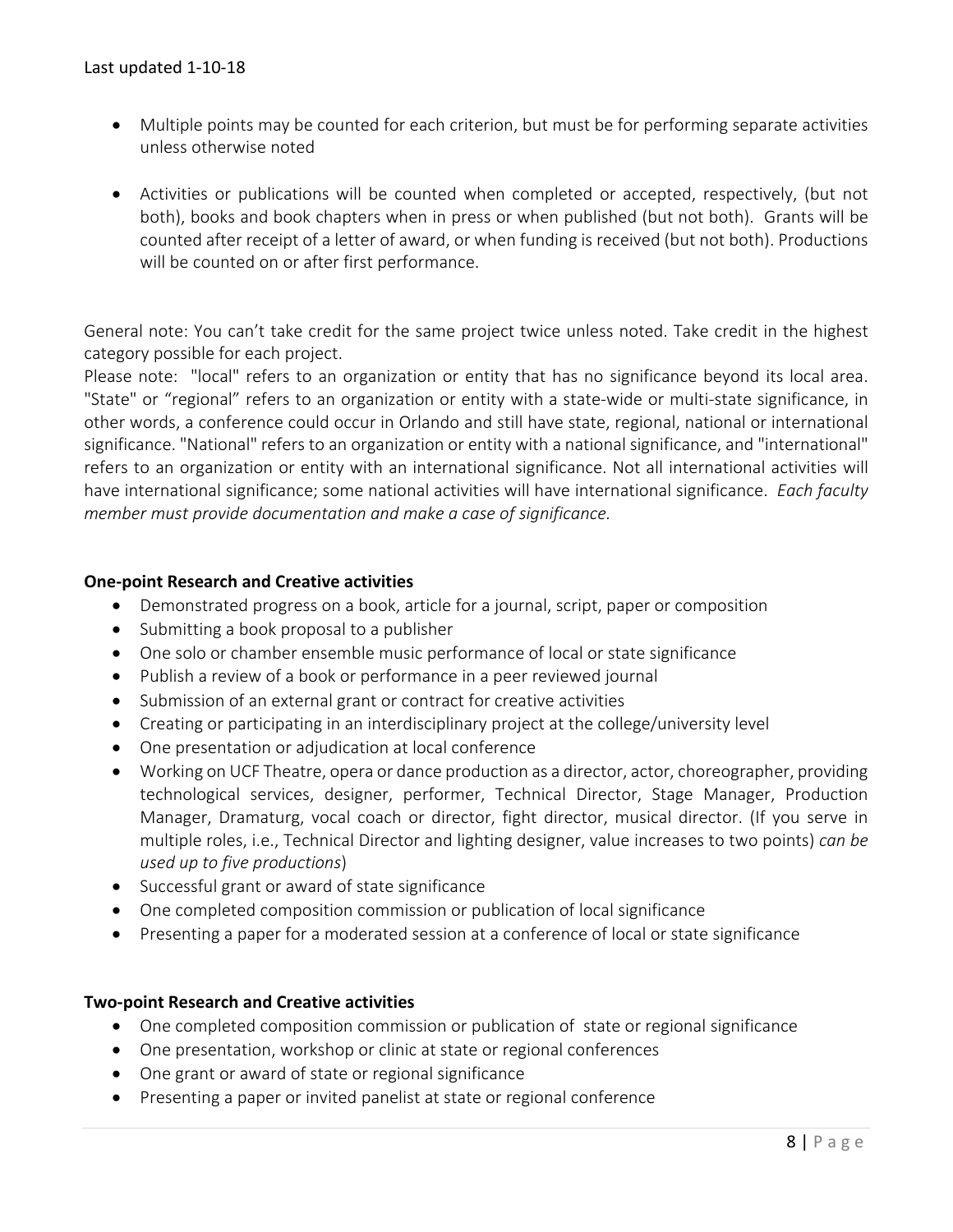- Creating or participating on an interdisciplinary/multi-disciplinary project with an internal or external organization with state or regional significance
- One solo or chamber ensemble music performance of notable state or regional significance
- One guest conducting appearance of local, state, or regional significance (including all-county ensembles outside of Florida)
- Demonstrated progress on a book, article for a refereed or peer-reviewed national journal, in a sole or co-authorship status, or a book chapter for a book contracted to be published by an A-level publishing house (similar to a peer reviewed journal)
- Demonstrated progress on a script that has been optioned for a production
- Publication of a book or article for a non-refereed national journal, or publication/production of a play/film script
- Serving as an invited adjudicator or reviewer at a regional or state conference
- Working as an applied theatre artist in a theatre or community setting
- Working at a small professional theatre, dance or opera company on a production as a director, actor, choreographer, providing technological services, designer, performer, Technical Director, Stage Manager, Production Manager, Dramaturg, vocal coach or director, fight director, musical director, teaching artist, or other leadership capacity
- Serving as an assistant on a major regional theatre, opera or dance, off-Broadway or Broadway production or TV/Film project.
- Having curated work presented in a state or regional venue
- Presenting a paper for a moderated session at a conference of regional or national significance

#### **Three-point Research and Creative activities**

- Presenting a paper or workshop, or as an invited panelist at a national conference recognized in the field as a major conference.
- Serving as an invited adjudicator or reviewer at a national conference
- One presentation or clinic at a national conference
- Co-edited publication of a work (ie: book, composition, music recording, or a full-length script) with a regional or national publisher or impact.
- One solo or chamber ensemble music performance of notable national significance
- One award or grant of national significance
- Editing an academic journal or book (if part of a series, maximum of 6 points can be taken)
- Publication/production of a play/film script
- One guest conducting appearance of national significance (including all-state ensembles outside of Florida)
- Interdisciplinary co-authorship of a published article.
- Creating a digital application approved and distributed by a major distributor
- Permanent performing member of an orchestra with local, state or regional significance
- Creating or participating on an interdisciplinary/multi-disciplinary project with an internal or external organization with national significance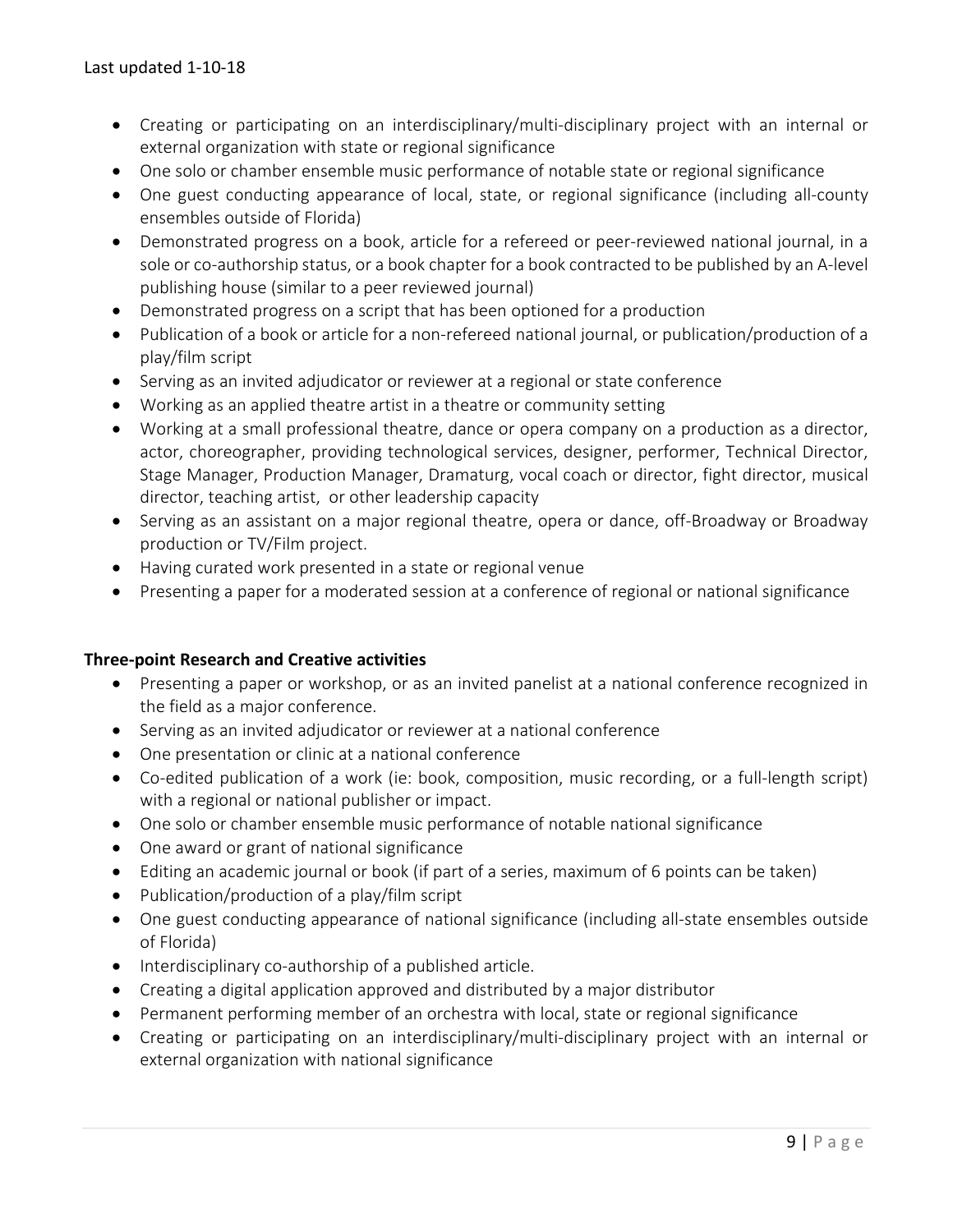#### **Four-point Research and Creative activities**

- Presenting a paper or invited panelist at an international conference
- One composition, commission or publication of international significance
- Publication of an article for a refereed national or international journal, OR a book chapter for a book published by a major publishing house. Must have national distribution. Could be coauthored.
- Serving as an invited adjudicator or reviewer at an international conference
- One solo or chamber ensemble music performance of notable international significance
- Earning a major award or fellowship
- Successful award for an external grant or contract for creative activities that conveys national or international recognition.
- One presentation or clinic at international conference
- Publication of a work (ie: book, composition, music recording, or a full-length script) with a regional or national publisher or impact. Could be co-authored or co-edited.
- Interdisciplinary co-authorship of a book or full-length script.
- Working at a major regional theatre, dance or opera company (LORT  $C D$  or equivalent) or off-Broadway theatre on a production as a director, actor, choreographer, providing technological services, designer, performer, Technical Director, Stage Manager, Production Manager, Dramaturg, vocal coach or director, fight director, musical director, teaching artist, or other leadership capacity (*includes* Orlando Repertory and Orlando Shakespeare)
- Permanent performing member of an orchestra with national significance
- Creating or participating in an interdisciplinary/multidisciplinary or transdisciplinary project at the international level
- Having curated work presented in a national venue
- One guest conducting appearance of international significance
- Creating or participating on an interdisciplinary/multi-disciplinary project with an internal or external organization with international significance
- Presenting a paper for a moderated session at a conference of international significance

#### **Automatic Research and Creative Outstanding**

- Participation in a presentation or production of high impact and major national or international recognition
- Publish a Peer-reviewed work through a major publisher
- Earn a RIA or Excellence in Research Award, Pegasus Professor appointment, Scroll and Quill Society induction, or Luminary Society inductive
- Have work presented in a juried show in a major internationally-renowned venue
- Conduct a work for a major internationally-recognized music organization
- Compose a script or composition premiered by a major national or internationally-recognized music or theatre organization
- Receive a major research or creative external grant
- Receive a major industry award or nomination
- Permanent performing member of an orchestra with international significance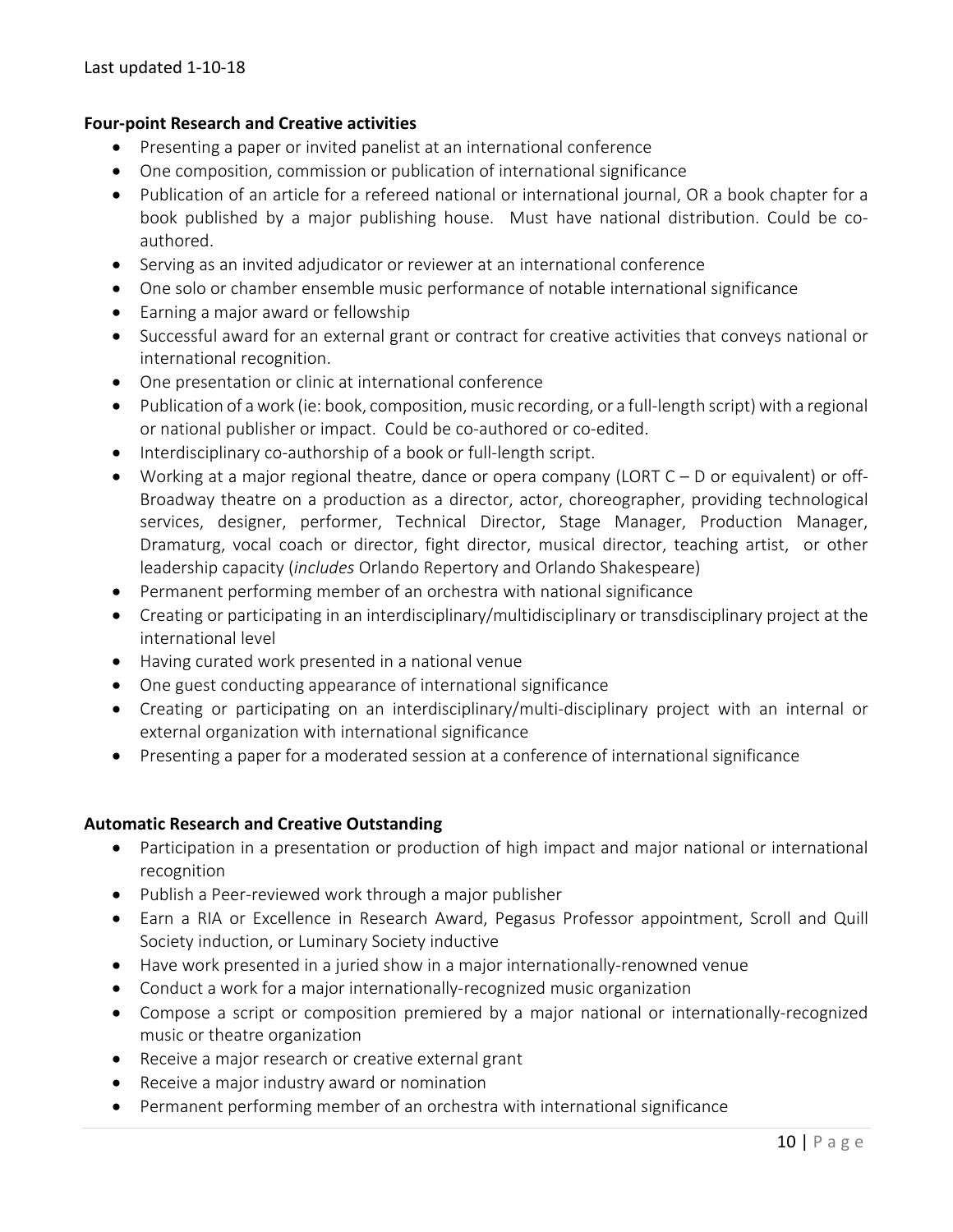## **SERVICE**

#### **Guidelines**

- All service is understood to be professional service related to one's employment at UCF. Nonprofessional service; e.g., youth sports team coaching, church service, HOA advisory boards, etc., are valuable and laudable but not included in the university service categories.
- Additional points may be given in cases of extraordinary activity. Justification must be provided.
- Some activities (e.g., national/international invited adjudications or workshops) may be placed in the Research/Creative Activities category.
- Each category may have multiple entries.
- Regardless of category used, each activity may be counted only once.
- All service/professional development activity must be completed in the year under review.
- Faculty must be prepared to provide documentation or other evidence that a given activity qualifies as professional service. In disputes the decision of the Director will prevail, subject to possible appeal according to Article 10 in the Collective Bargaining Agreement.

A faculty member's Service rating will be determined by demonstrating, in a quantity determined by individual FTE, quality achievement in categories listed below. See FTE Grid for the minimum number of points required for each rating based on your individual FTE.

#### **One Point Service Activities**

- Serve on school committee (Curriculum, Graduate, Public Relations, Recruiting, faculty search or ad hoc committee) excludes P&T and area meetings
- Faculty advisor for registered student organization
- Serve as a reviewer for a manuscript or book proposal for a professional publication
- Being selected for the outstanding advising Award as the CAH nominee
- Serving on the Board of a UCF partner organization
- Committee or board member of community, regional, or state professional organization
- External reviewer for promotion/tenure candidate
- Reviewer for nationally distributed book, recording, play script, etc. (if not taken elsewhere)
- Presentation for local arts committee or board (i.e. WP University Club, LIFE, etc.) (if not taken elsewhere)
- Adjudication, clinic or workshop for in-state, non-local organization (e.g., FBA, FMEA NATS, KCACTF)
- Contributing to the planning and operation of a professional national or international conference, workshop, or competition
- Representing UCF SPA at a single day recruiting event
- External guest teaching as service to a high school or community organization
- Mentorship of a student involved in a university recognized organization
- Serving as a panel chair for a session at a conference of local or state significance.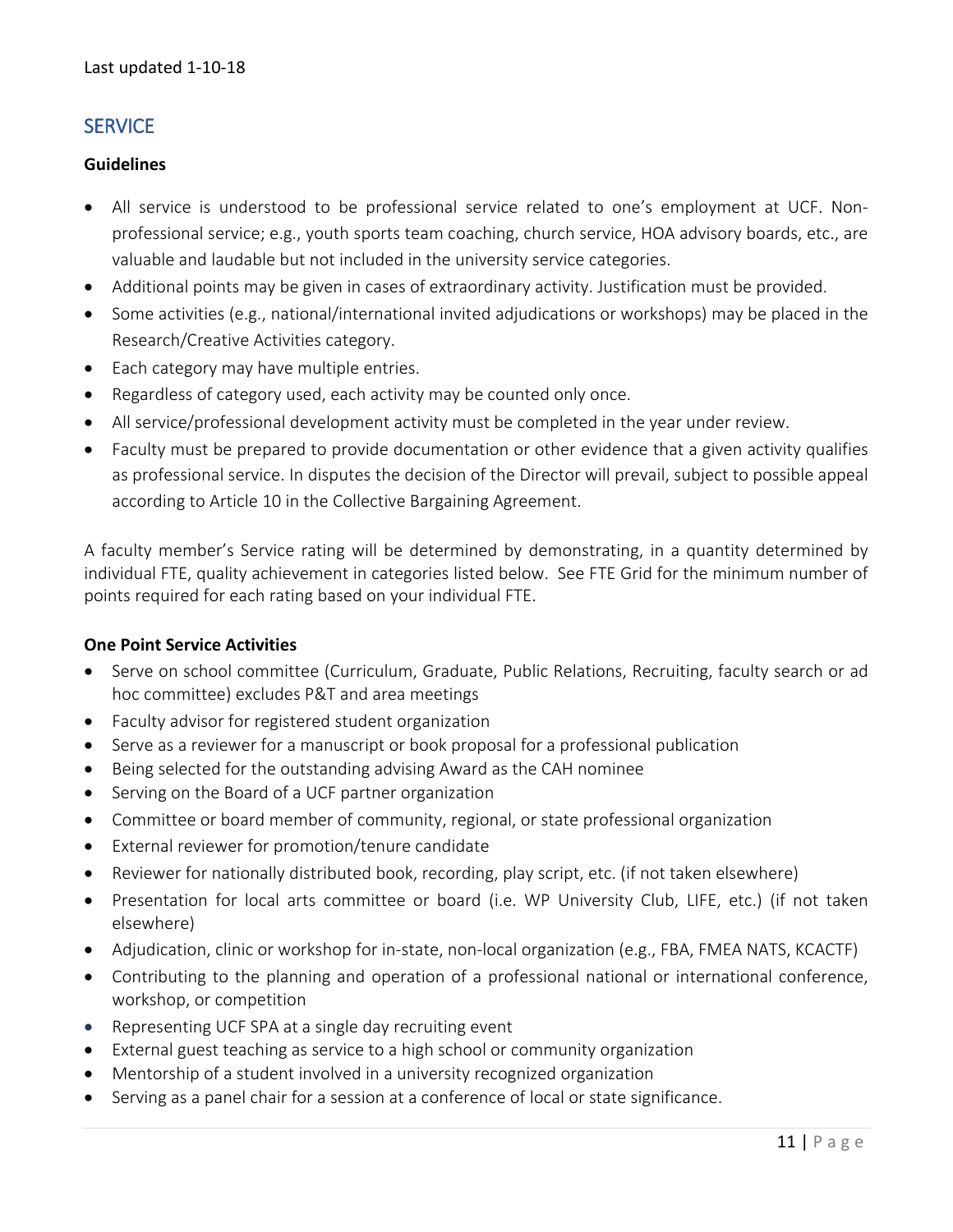### **Two Point Service Activities**

- Committee or board member of national/international professional organization
- Hosts a state or regional profession conference of more than one day
- Committee chair of regional/state professional organization
- Adjudication, clinic or workshop for national organization (if not taken under research)
- Serve as area or assessment coordinator (if not taken under teaching)

#### **Three Point Service Activities**

- Chair school committee (P&T, Curriculum, Graduate, Public Relations, Recruiting, faculty search or ad hoc committee)
- Serve on college committee (P&T, Curriculum, Executive, awards, faculty search or ad hoc committee)
- President or officer of regional/state professional organization
- Officer in local arts organization
- Adjudication, clinic or workshop for international organization (if not taken under research)
- Committee chair of national/international professional organization
- Organizing and/or hosting an on-campus summer camp
- Representing UCF SPA at a Multi-Day recruiting event

#### **Four Point Service Activities**

- Chair college committee (P&T, Awards, search committee)
- Serve on university committee (e.g., Faculty Senate, P&T, search committee or ad hoc task force)
- Editor-in-Chief of regional/state professional organization journal (if not taken in Research / Creative)
- President or officer of national/international professional organization

#### **Five Point Service Activities**

- Chair or Co-Chair university committee or task force (e.g., Faculty Senate, P&T, search committee or ad hoc task force.
- Hosts or chairs a professional conference at the national/international level
- Editor-in-Chief of national/international professional organization journal

#### **Automatic Service Outstanding**

- University Outstanding Service Award
- Outstanding Advising Award (can be taken in teaching or service)
- Outstanding/Lifetime Service award from national/international professional organization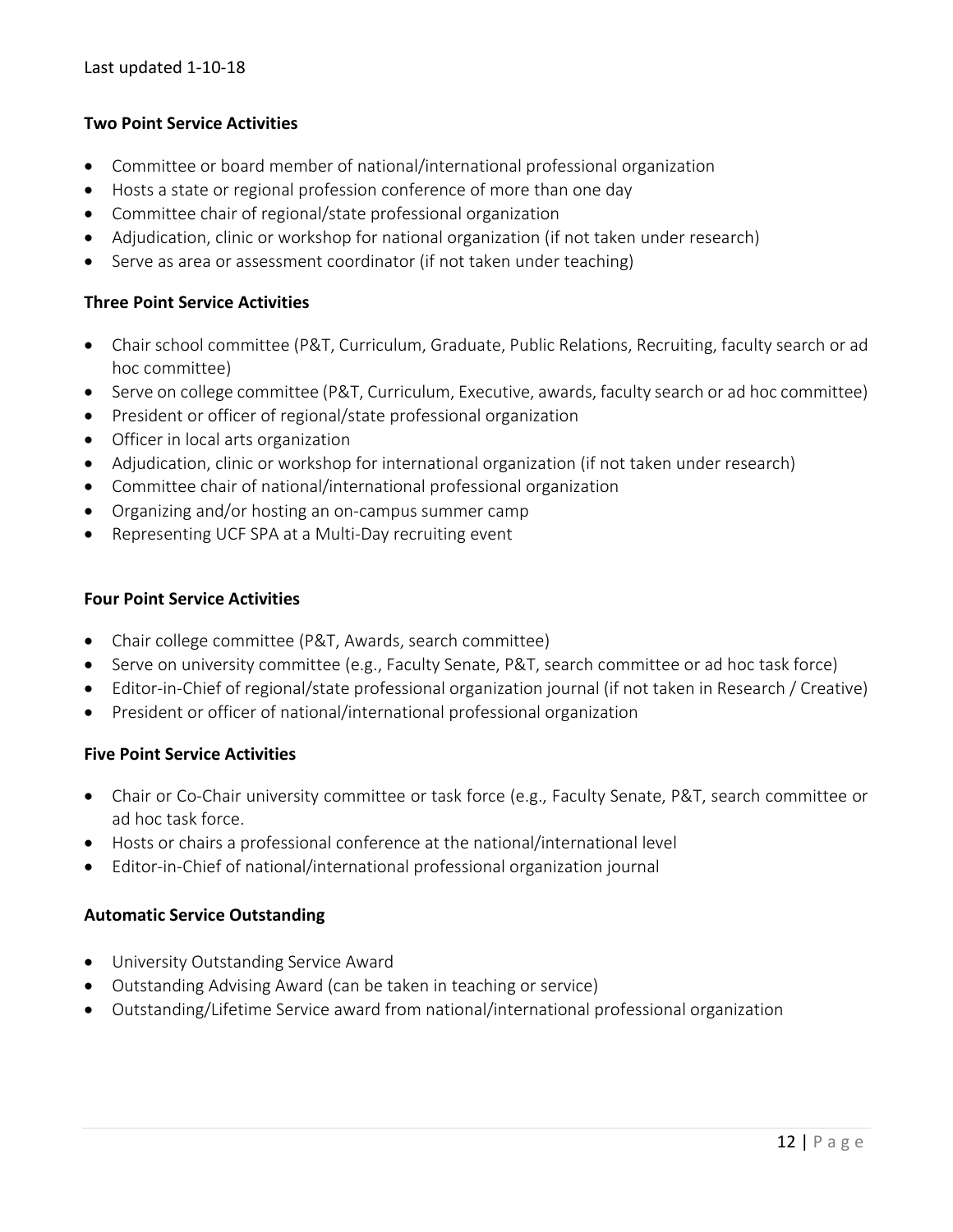#### **ADDENDUM ONE: Assessment Grid Instructions and Sample Grid**

Because your evaluation outcome is tied to your FTE, this table is provided to calculate your overall score as a result of the entries you have made in each category in the AESP PDF document and weighted to your FTE. Follow these instructions to determine your overall score. Please note that this grid should be submitted with the AESP document, fully filled out electronically (PDF or Excel file)

- 1. Complete your AESP PDF scoring document which can be found on the department server.
- 2. Add all points scored under teaching.
- 3. Determine your level by consulting the Assessment Grid. Look at the teaching section, find your FTE column, and determine, based on the number of points you have scored, what category you will assess in. Put your FTE in the corresponding box to the right in that same row under "multiple by FTE" and the calculation will be done for you.

In Teaching example 1, the faculty member has an FTE of .66 and has gotten 11 points in the teaching category. That places her/him in the outstanding category. To the right of the outstanding category the faculty keys in their FTE in teaching. The form has calculated 7.2 towards the overall evaluative outcome score automatically.

| <b>TEACHING **</b> |          |         |       |              |         |         |         | multiply<br>by FTE | weighted<br>assessment<br>value |
|--------------------|----------|---------|-------|--------------|---------|---------|---------|--------------------|---------------------------------|
| <b>FTE</b>         | 1.00     | 0.90    | 0.66  | 0.60         | 0.50    | 0.40    | 0.30    |                    |                                 |
| outstanding        | $14+$    | $13+$   | $10+$ | $10+$        | $7+$    | $5+$    | $4+$    | 0.66               | 7.2                             |
|                    | $11 -$   | $10 -$  |       |              |         |         |         |                    |                                 |
| above satisfactory | 13       | 12      | 7-9   | 7-9          | $4 - 6$ | $2 - 4$ | $2 - 3$ |                    | $\Omega$                        |
| satisfactory       | $0 - 10$ | $O - Q$ | $O-6$ | 0-6          | $0 - 3$ | $O - 1$ | $O-1$   |                    | $\Omega$                        |
| conditional        |          |         |       | see document |         |         |         |                    | $\Omega$                        |
| unsatisfactory     |          |         |       | see document |         |         |         |                    | $\Omega$                        |

Teaching Example 1:

In Teaching example 2, the faculty member with .9 teaching FTE scored 6 points, which puts them in the satisfactory category. They enter .9 in the "multiply by FTE" column and the form automatically calculates 5.4 towards the overall evaluate outcome score.